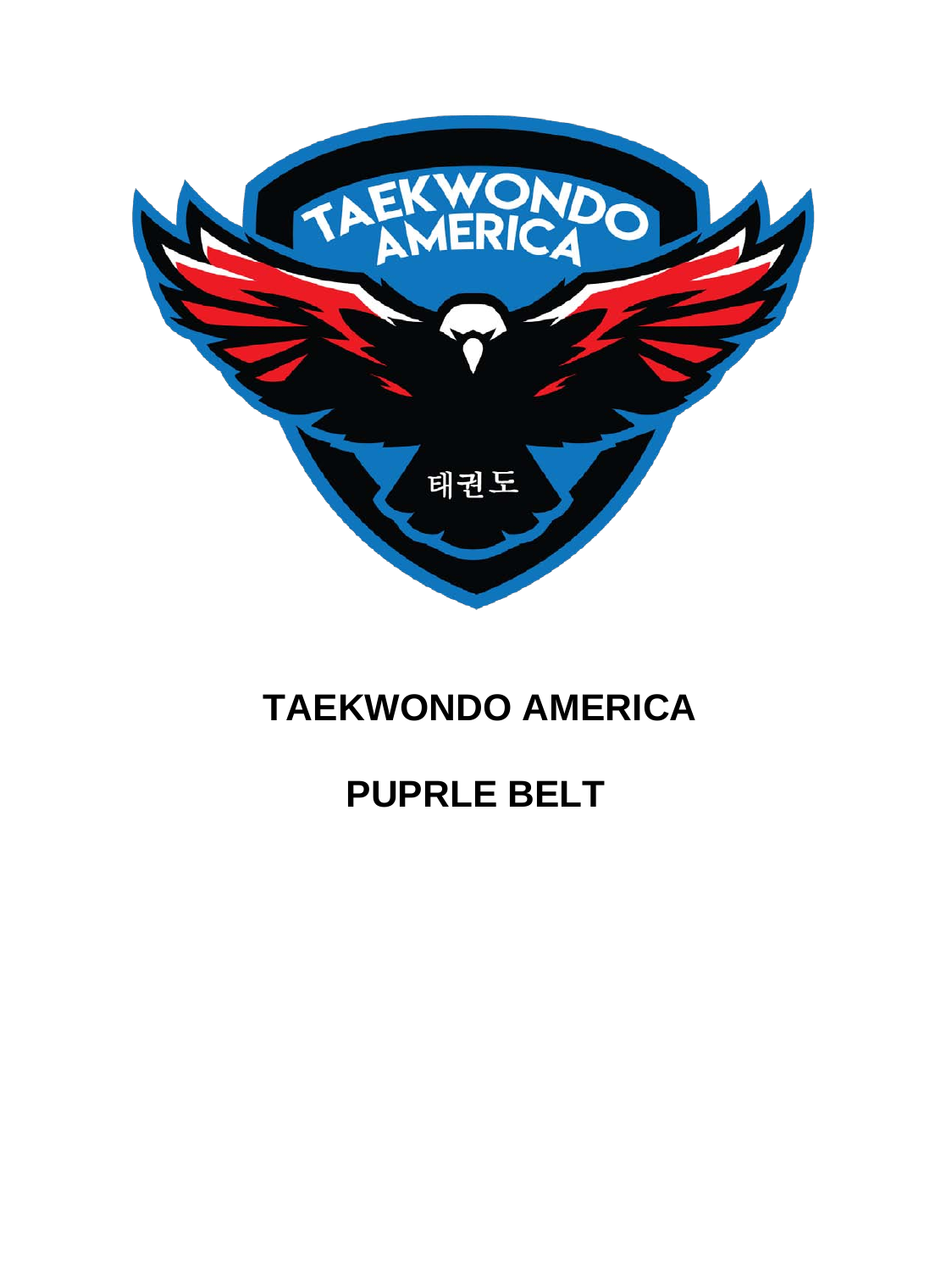# **PURPLE AND SENIOR PURPLE BELT**

#### **PATTERN**

#### **YUL-GOK**

36 Movements

*Is the pseudonym of a great philosopher and scholar, Yi I (1536-1584 A. D.) nicknamed the "Confucius of Korea". The diagram (+) represents scholar.* 

Stance A

| 1. Left Punch Middle (Medium)                          | <b>Sitting Stance</b>     |
|--------------------------------------------------------|---------------------------|
| 2. Right Punch Middle                                  | <b>Sitting Stance</b>     |
| 3. Left Punch Middle                                   | <b>Sitting Stance</b>     |
| 4. Right Punch Middle (Medium)                         | <b>Sitting Stance</b>     |
| 5. Left Punch Middle                                   | <b>Sitting Stance</b>     |
| 6. Right Punch Middle                                  | <b>Sitting Stance</b>     |
| 7. Right Inner Forearm Block                           | <b>Right Front Stance</b> |
| 8. Left Front Kick                                     |                           |
| 9. Left Punch Middle                                   | <b>Left Front Stance</b>  |
| 10. Right Reverse Punch Middle                         | <b>Left Front Stance</b>  |
| 11. Left Inner Forearm Block                           | <b>Left Front Stance</b>  |
| 12. Right Front Kick                                   |                           |
| 13. Right Punch Middle                                 | <b>Right Front Stance</b> |
| 14. Left Reverse Punch Middle                          | <b>Right Front Stance</b> |
| 15. Right Hooking Block (Medium)                       | <b>Right Front Stance</b> |
| 16. Left Hooking Block (Medium)                        | <b>Right Front Stance</b> |
| 17. Right Punch Middle                                 | <b>Right Front Stance</b> |
| 18. Left Hooking Block (Medium)                        | <b>Left Front Stance</b>  |
| 19. Right Hooking Block (Medium)                       | <b>Left Front Stance</b>  |
| 20. Left Punch Middle                                  | <b>Left Front Stance</b>  |
| 21. Right Punch Middle (Ki-Hap)                        | <b>Right Front Stance</b> |
| 22. Left Side Kick                                     |                           |
| 23. Right Reverse Horizontal Elbow Strike to Left Palm | <b>Left Front Stance</b>  |
| 24. Right Side Kick                                    |                           |